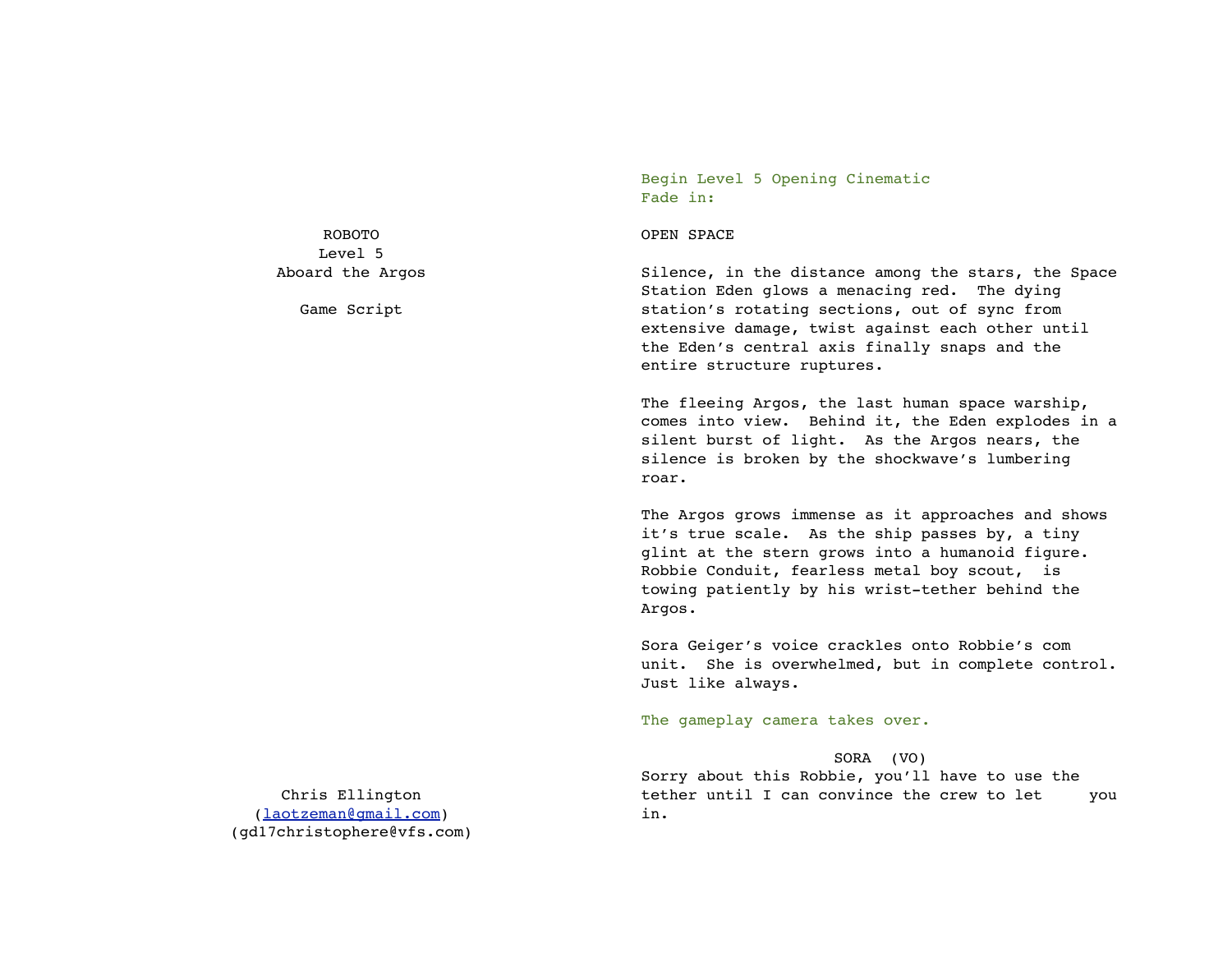# ROBBIE That's OK, I'll just hang out here for a while.

# SORA (VO)

Don't relax just yet, there's the possibility of .... *(Sora's com crackles with interference from the shockwave)* and extremely dangerous ... *(com cuts out)*

# ROBBIE

Hello? Anyone there?

SORA (VO) Robbie! Debris is .... *(com crackles)* watch out! *(com cuts out again)*

# ROBBIE

This should be interesting. I hope the ship will be all right.

Debris from the Eden's explosion whizzes past Robbie and starts to hit the ship.

(The player begins and completes the *Dodge the Dangerous Debris* transition challenge.)

SORA (VO) Robbie! Talk to me! Are you still out there?

# ROBBIE

Just fine out here.

# SORA (VO)

Oh thank god! When the debris came I didn't know.... Well, anyway, the Captain agreed to let you into the ship if you survived. They are opening a hatch for you now.

# ARGOS HULL

Unique?

Robbie/the player retracts the tether and walks along the ship's hull to the open hatchway. As this happens....

SORA (VO) I should warn you, the Captain of this ship has been out in space for a long time. He's ... unique.

#### ROBBIE

SORA (VO) Yeah, he has his own way of doing things.

**ROBBIE** Professor Eon once told me that everyone is unique and special in their own way.

SORA (VO) Yeah. Sure! Well, he's definitely special.

Robbie enters the hatch of the Argos.

End of Gameplay, enter Cinematic camera

#### ARGOS BRIDGE

Red emergency lights glare throughout the interior of the Argos. The bridge's inputs and controls show signs of extensive use and repair. Maintenance access hatches lay open and nets of wires and cords wind in and out of the floor. A crowd is gathered in front of the main elevator. The doors open, Robbie and Sora emerge.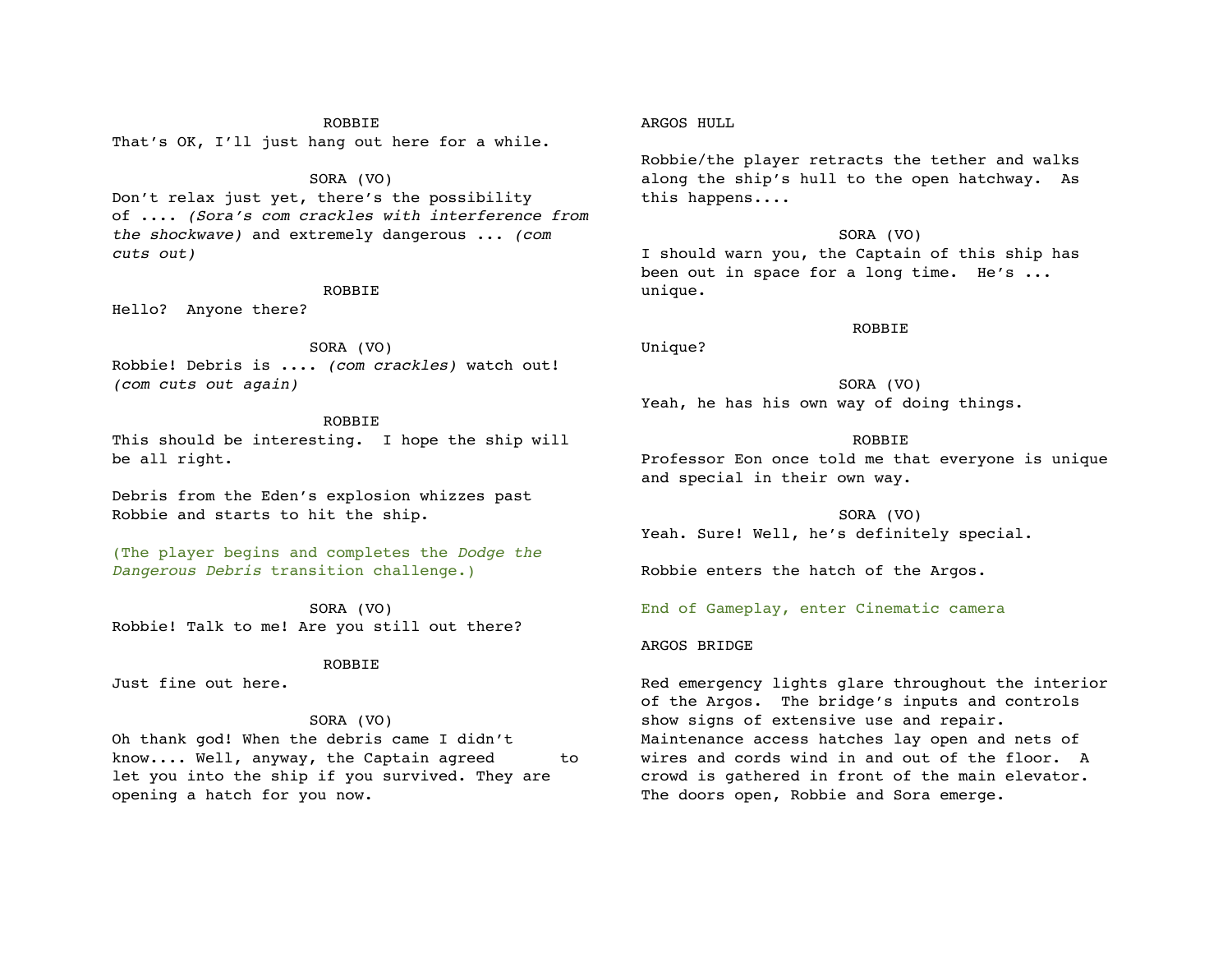At the sight of the humanoid robot, the crowd begins to murmur suspiciously. An old, gaunt figure limps through the crowd with the distinctive clacks of a metallic peg leg and cane. The figure brusquely parts the crowd with a wave of his good arm.

#### CAPTAIN

Git back to work you dern leeches! We's got repairs what need completin!'

The crowd groans in protest but begins to disperse when the Captain starts violently waving his cane around.

**CAPTAIN** I said git you tadpoles-suckin' parasites!

The crowd disperses, still murmuring.

SORA Captain, this is Robbie, the robot I was telling you about...

**CAPTAIN** I can see he's a robot, sugar-lumps!

SORA He's the one responsible for saving the Asteroid Colony and defending the Eden just now...

CAPTAIN Defending the Eden, eh? Nice job, sport.

SORA Listen, he's saved my life more times than I can count! He's on our side!

#### CAPTAIN

I'll be the judge of that, honeybunches!

Sora makes a face. The Captain approaches Robbie. He peers closer and closer to his face until we can see them both in profile. The Captain raises a pointed index finger to Robbie's eye visor with agonizing slowness, then pokes it. Robbie flinches.

### ROBBIE

Ouch!

CAPTAIN What the hell kind of machine are you, boy?

SORA

He's ... special.

#### **ROBBIE**

I'm special.

# CAPTAIN

We'll see about that. So, Tinny, tell me what happened on the Eden.

Robbie/the player begins a conversation event where he can choose between *Strong, Harmonious, Proper,*  or *Comedic* responses to questions. Robbie and Sora will explain his most recent adventures on the Asteroid Fortress and Space Station Eden.

-Robbie/ the player will be rewarded for choosing *Strong* responses to the Captain's questions, and for giving *Harmonious* responses to Sora

Robbie/the player completes the conversation event.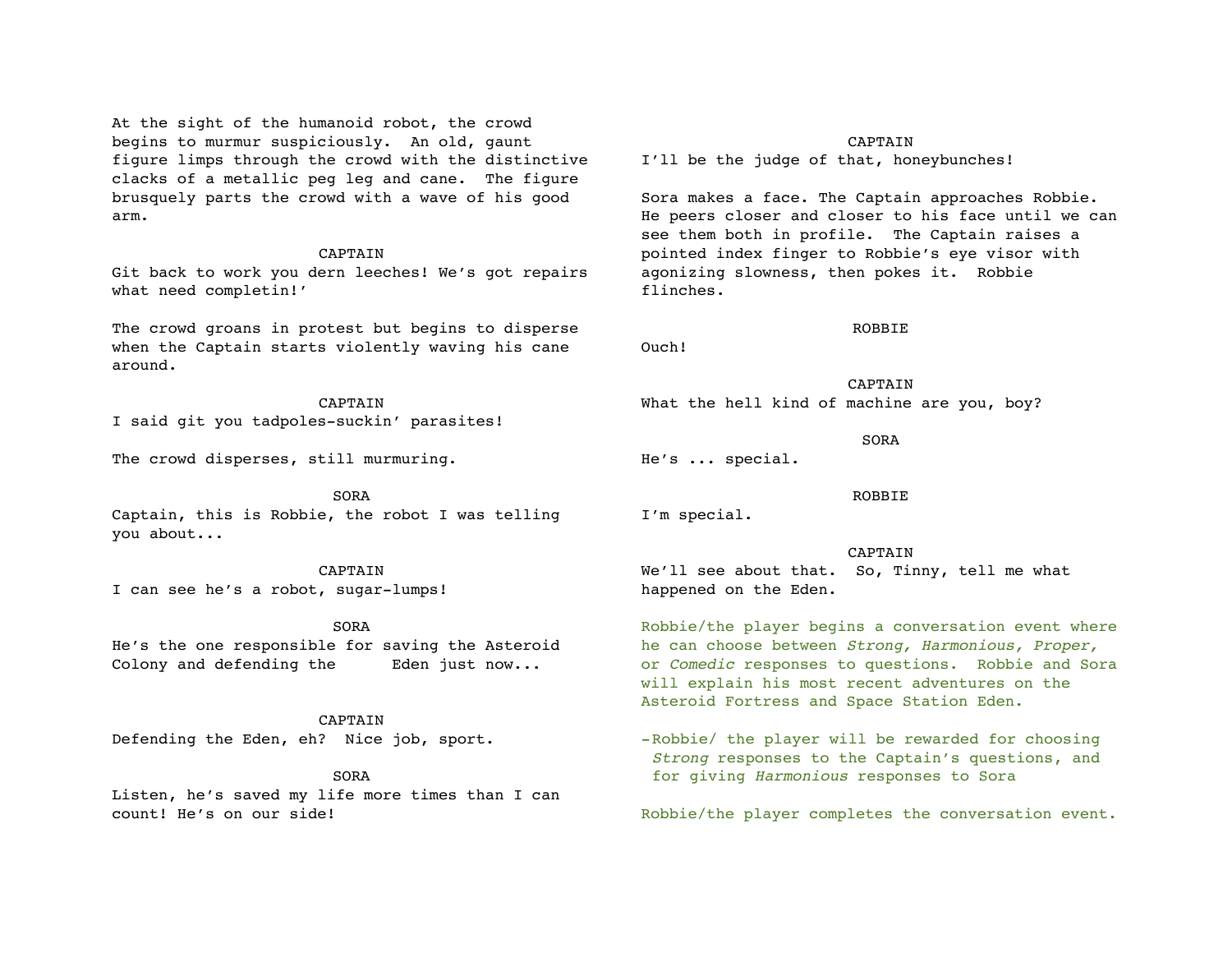Before the Captain can speak again, alarms blare and lights flash. Chrome Fiends appear on the main view-screen.

# **CADET**

Fourteen attack pyramids on approach! Looks like a scouting group!

The bridge crew shouts orders and statistics at one another as they activate the ship's defense systems.

### **CAPTAIN**

Dernit robot! These nano-things seem to keep finding you pretty easy, don't they?

Robbie can help!

### ROBBIE

SORA

I can help!

# CAPTAIN

You dern well better! You got magnet boots yet, tin man? Hey, get this kid some magnet boots!

The cadet grabs Robbie and they exit. A moment, then the Captain turns to Sora.

# CAPTAIN

Special, huh?

# SORA

One of a kind.

Enter Gameplay camera

ARGOS HULL

The gameplay camera takes over. Robbie/the player uses his robot fighting techniques and forearm crossbow to destroy the invading enemies in the *Chrome Fiend Attack* combat challenge.

The enemy chrome fiends burrow into the ship. Robbie/the player must destroy them before they can damage the Argos. He destroys all but one, but the last one disappears into the ship's hull. It quickly activates it's self destruct and an explosion shakes the Argos.

Robbie re-enters the ship.

### ARGOS BRIDGE

The bridge crew busily works at their computers, but stop dead when Robbie arrives.

#### CAPTAIN

You dadburn pile of junk, you led them right to us. Hope yer happy.

#### ROBBIE

I'm sorry, I...

#### CAPTAIN

You're dern lucky no one was on that deck, er I'd have your bolts in a vice! What'choo doin'aroun' here anyway? No-good machine! Why don't you just jump ship and join yer little chrome friends!

ROBBIE I am not that sort of machine...

CAPTAIN Then what the heck are you?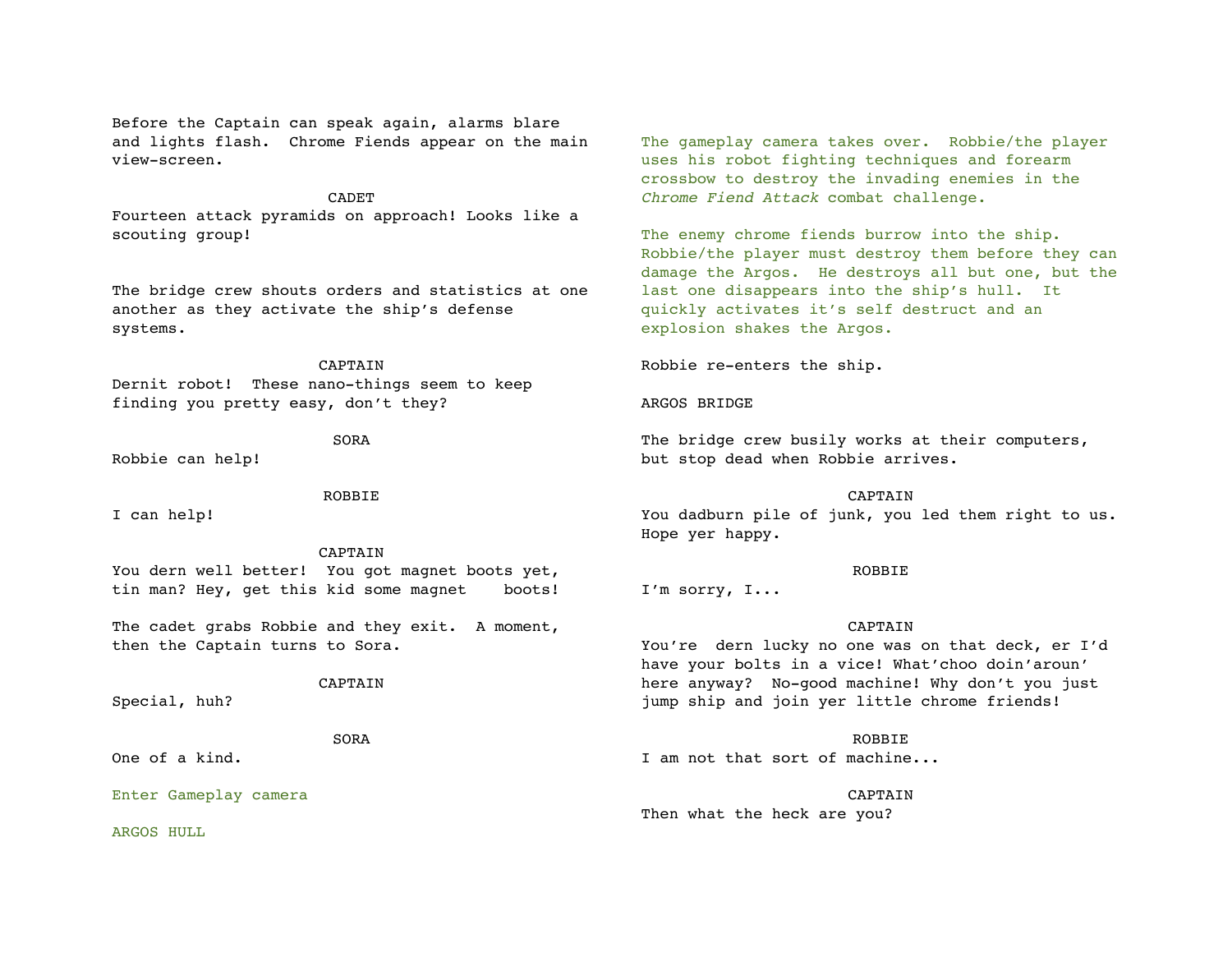# ROBBIE

Let me explain ...

Before Robbie can speak, a different-sounding alarm blares and a different set of lights flash.

**CADET** 

Captain! There's a problem in the engine room!

The elevator to the bridge opens and out bursts a rotund man and a stict-looking woman.

#### ROTUND MAN

Captain! The engine's overheating! That explosion must have ruptured the cooling tanks!

# STRICT-LOOKING WOMAN

Without those tanks the reactor core will overheat and explode, taking everything within four astroclicks.

#### ROTUND MAN

Not even the escape pods will be enough to get us clear of the explosion.

### **CAPTAIN**

Well, your the dern chief engineer! Gimme some options then!

#### ROTUND ENGINEER

The only way to stop this is to shut down the engine manually on the utility level, but it's much too dangerous. The entire area has been flooded with heat and radiation. Even if we had time to prepare ... its a suicide mission at best, sir.

The Captain's eyes narrow, a silence hangs over the bridge.

#### ROBBIE

 $I'$ ll do it.

# ENGINEER

*(noticing the robot)* My god, its the hero-bot! I heard about you! But you'd melt before you even got to the core, these are extreme temperatures we're talking about here.

#### ROBBIE

I assure you I'm rated for extreme conditions.

### CAPTAIN

Send the dern robot then, we've got nothin' to lose. Both of you see 'im down there and show him the way.

Robbie, the engineer, and the strict-looking woman enter the elevator and begin to descend into the lower levels of the Argos.

As floors pass by, Robbie/the player begins a conversation event where he can choose between *Strong, Harmonious, Proper* or *Comedic* responses to questions. Robbie will learn that the strictlooking woman is actually the ship's science officer, who has managed to rescue some terrarium units (filled with plants and animals) from the Eden.

Robbie/the player will be rewarded for giving *Proper* answers to the Science Officer's questions and for giving *Comedic* responses to the Engineer.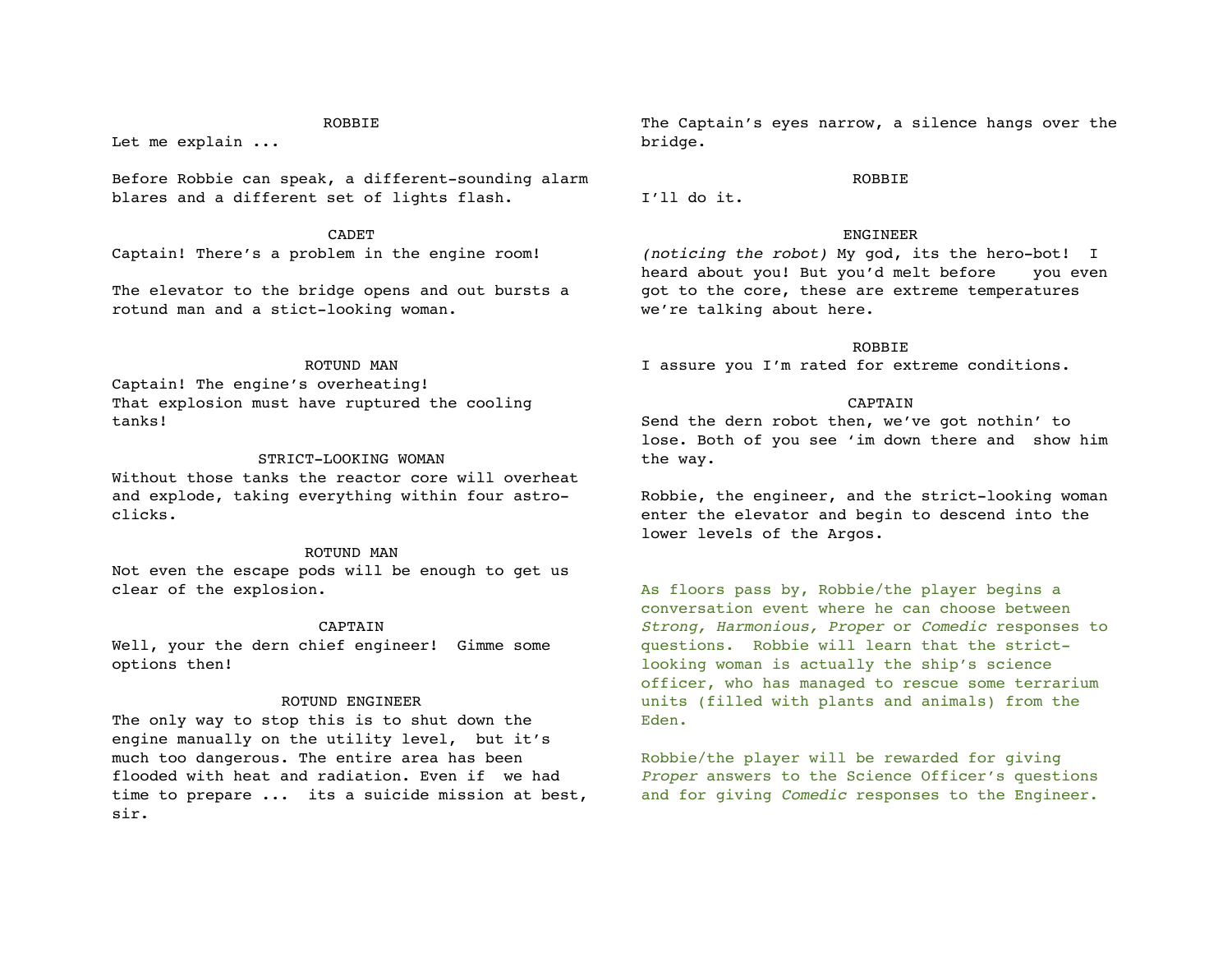The elevator reaches the bottom level. The area is dimly lit.

Enter Gameplay Camera

# ENGINEER

Well, here we are. I'm uploading a map of the utility level onto your visor unit.

A map appears on Robbie/the player's HUD

#### **ENGINEER**

This entire level has begun to come apart, that map may not apply if the area's been damaged. Good luck!

# ROBBIE

(thumbs up) No problem!

Robbie/the player begins the *A Dangerous Path* platform challenge. As he progresses through the linear path of obstacles and platforms, the level areas begin to break apart.

Robbie/the player reaches the innermost engine room. Just before he can reach the manual shutdown switch, it sparks and explodes in front of him.

ROBBIE Now what am I supposed to do?

GHOSTLY VOICE You already knooooooow.

# Enter Cinematic Camera

A vauge ghost-like neon figure appears hovering behind Robbie. Professor Eon, 4 feet tall with a lab coat and a lightbulb for a head, is transmitting an image of himself into Robbie's visor unit.

PROFESSOR EON You knoooow what you must dooooo.

#### ROBBIE

#### PROFESSOR EON

Hang on...

Professor?!

Professor Eon types numbers into his calculator, suddenly he comes clearly into view standing in front of Robbie

Still tweaking the ether-com. Robbie, the reactor core is going hyper-critical. You need to stop the energy build-up.

#### ROBBIE

I know! But how?

#### PROFESSOR EON

You, Robbie! You can absorb all the excess heat and cool the core!

### ROBBIE What?

Behind them, the reactor core glows white-hot and begins to melt.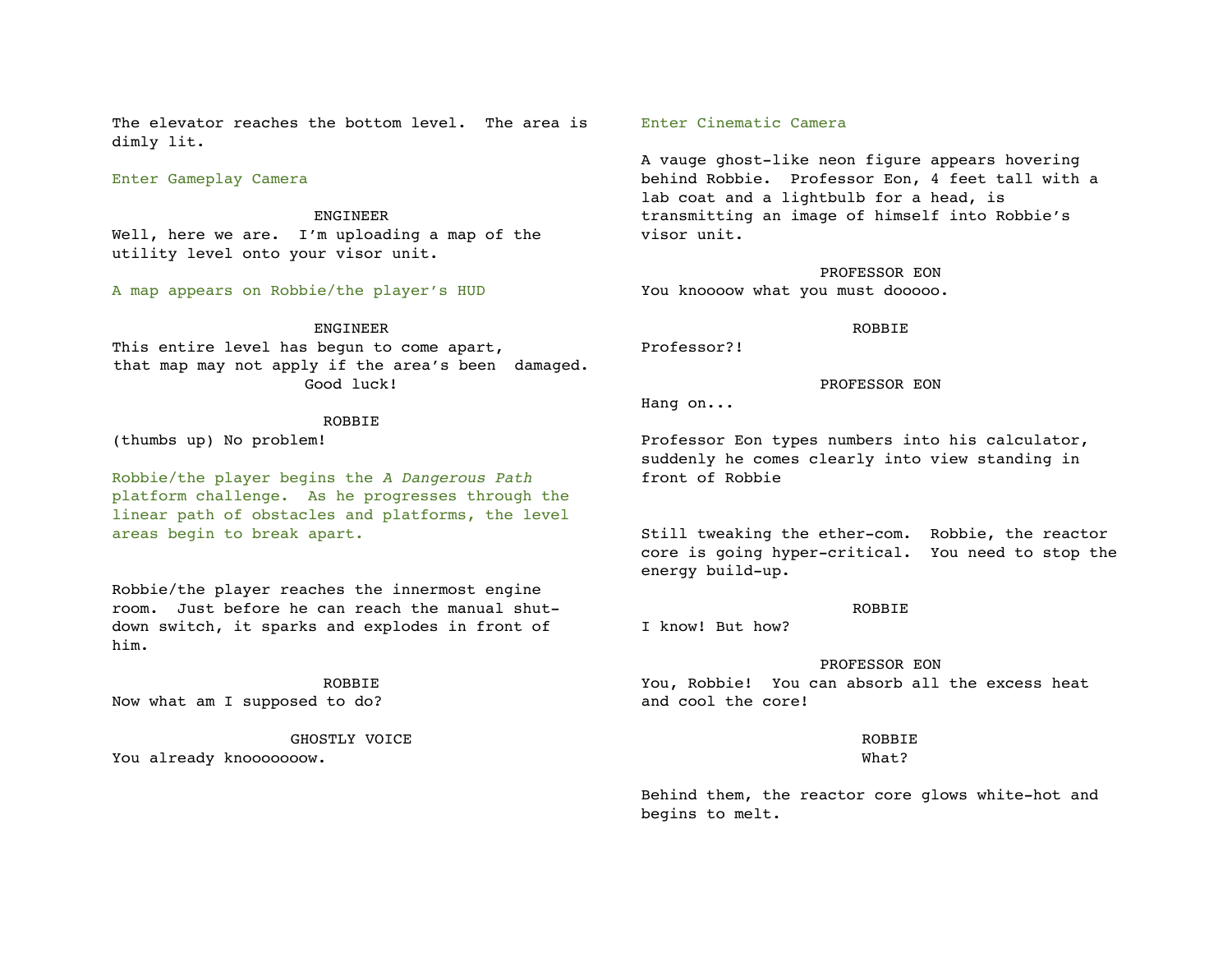# PROFESSOR EON

No time for details, just jump into the engine core and do like I taught you.

> **ROBBIE** (thumbs up) No problem!

Enter Gameplay Camera Robbie/the player jumps into the molten core of the reactor. Enter Cinematic Camera

Concentrating, Robbie draws the excess heat from the reactor into his body.

Robbie climbs out of the reactor core. The area has returned to normal. The one difference is that now Robbie is glowing white-hot.

SORA (VO via Robbie's com unit) Robbie! You did it! The crew is making repairs to the coolant system!

Sparks and sizzles erupt at Robbie's feet as he starts to melt into the decking.

#### PROFESSOR EON

Oh would you look at that! You know what? I probably should have seen that coming, Good luck, Robbie!

Professor Eon's image disappears

ROBBIE I think I'm having some trouble here.

Robbie sinks waist-deep into the decking, a slurping sound.

What kind of trouble?

ROBBIE I seem to have absorbed some excess heat.

Robbie disappears into the glowing hole. We follow him as he sinks through deck after deck.

# CADET (VO intercom)

Dear God! The robot is melting through the decks!

# CAPTAIN (VO intercom)

Attention crew, I'm sealing the lower decks. Clear all utility levels immediately! Get the heck out of there if you don't wanna get sucked into space!

SORA (VO com unit) Robbie! Are you ok?

Robbie sinks through another deck floor. Slurps, sparks, and sizzles from the melting firmament.

> ROBBIE I'm going to be all right, I think.

Robbie melts through the last deck and emerges into space. His glowing form is dwarfed by the immensity of the Argos. Molten metal cools and hardens in the cold of space behind him. A moment of quiet.

SORA (VO com unit) Robbie can you hear me! Tell me you're all right!

ROBBIE I'm going to be all right....

#### SORA